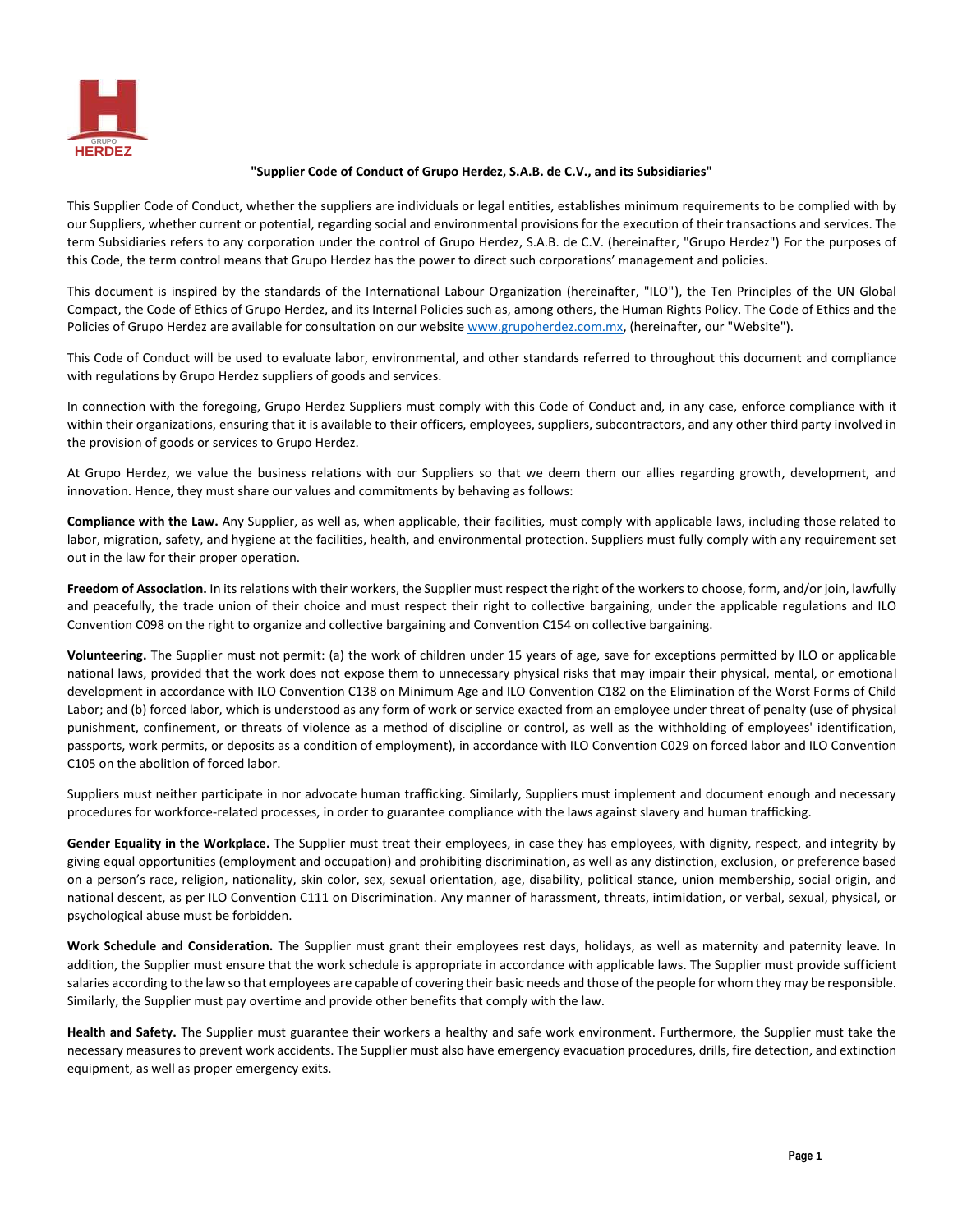The Supplier must provide their personnel with safety equipment based on the risks to which such personnel may be exposed during the performance of its activities, within the facilities of the Supplier.

**Product Quality and Safety.** All products and services provided by the Supplier must comply with safety, harmlessness, and quality standards, as required by applicable laws, as well as with the standards required by Grupo Herdez.

**Traceability of Goods.** Grupo Herdez reserves the right to request complete traceability of the Supplier's products to verify their quality when required for safety or health issues for our consumers.

**Environment.** On a case-by-case basis, the Supplier must ensure that their facilities comply with environmental regulations in force, including those related to waste disposal; gas emission and thermal pollution; the use of water, wastewater, hazardous substances; hazardous waste storage, management, and disposal; as well as any applicable laws and regulations concerning substances, chemical products, and hazardous materials, which must be strictly followed. The Supplier must guarantee that the components and/or consumables used in their processes were legally obtained, following international treaties and protocols, as well as any applicable local and/or federal laws and standards.

**Conflict of Interest.** The Supplier must avoid any situation that constitutes an actual conflict of interest or potentially gives rise to one during the commercial relation and undertakes to inform Grupo Herdez, when applicable, of such situation.

At Grupo Herdez, we are aware that there may be friendly relations outside of business relations between the supplier and Grupo Herdez employees; however, the supplier must ensure that such personal relations do not influence business decisions with Grupo Herdez.

If the Supplier has any family relation, or any other type of relation, with any Grupo Herdez employee, it must inform this fact since this could represent a conflict of interest.

The foregoing, in order to assist with compliance with our Conflict-of-Interest Policy, which is available for consultation on our Website.

**Industrial and Intellectual Property.** The Supplier must take the appropriate measures to safeguard and protect the confidential, private, or any other information of which they has or becomes aware as a consequence of the business relation, which is property of Grupo Herdez or developed by the Supplier in favor of Grupo Herdez and use such information only for the purposes authorized in the contractual agreement.

Except as authorized as part of the provision of services or as required by law, the Supplier must not use, disclose, or transfer in any way any industrial secret, formula, process, confidential know-how, or information belonging to Grupo Herdez, even if their contractual relation has ended.

The Supplier must ensure that the services provided, or products granted to Grupo Herdez —according to their business relationship— are not in breach of the intellectual property rights of any third party.

**Economic competition.** The Supplier must perform all their activities according to the laws in economic competition matters and avoid incurring monopolistic practices or free competition limitations. In this regard, the Supplier must have ethical trading methods that do not incur disloyal competition.

**Anticorruption.** The Supplier must know Grupo Herdez must abide by several regulations against corruption practices. Therefore, the Supplier hereby acknowledges and accepts that the law strictly prohibits directly or indirectly offering or accepting any manner of bribes or inducements, which may influence a public servant's (of any rank or level) and/or any third party's action or omission, which may breach in an unjustified, intentional, and/or unintentional manner a public service duty and/or grant the Supplier a benefit or influence to obtain or ease potential businesses and/or business advantages, permits, or otherwise. Due to the foregoing, the Supplier hereby undertakes to always act according to the relevant regulations, the Code of Ethics, and the Policy Against Illegal Payments and Bribes of Grupo Herdez, which are available for consultation on our Website.

If the Supplier takes part in corruption acts and, as a result, a process against it is started by an authority, the Supplier hereby undertakes to hold Grupo Herdez harmless from any trial or claim in which the Supplier is involved; to pay the damages and lost profits, if applicable; as well as the fees and expenses for the lawyers.

Likewise, for Grupo Herdez, it is unacceptable under any circumstance to subject a business negotiation or relation to any bribe (including courtesies, gifts, trips, meals, discounts, cash payments, or any other bribe) to benefit the people who work for Grupo Herdez or their relatives. Therefore, the Supplier must report any illegal behavior or restriction imposed by the people who work for Grupo Herdez on any negotiation or business relation.

**Anti-Money Laundering.** The Supplier must comply with the applicable laws in anti-money laundering matters by establishing the measures and proceedings required by the relevant regulations to prevent and detect acts or transactions involving illegal funds, if applicable. Similarly, the Supplier hereby undertakes to perform all their operations and transactions with legal funds.

**Fraud Prevention.** The Supplier and their colleagues, if any, must not participate in or incur fraudulent acts, which are understood under the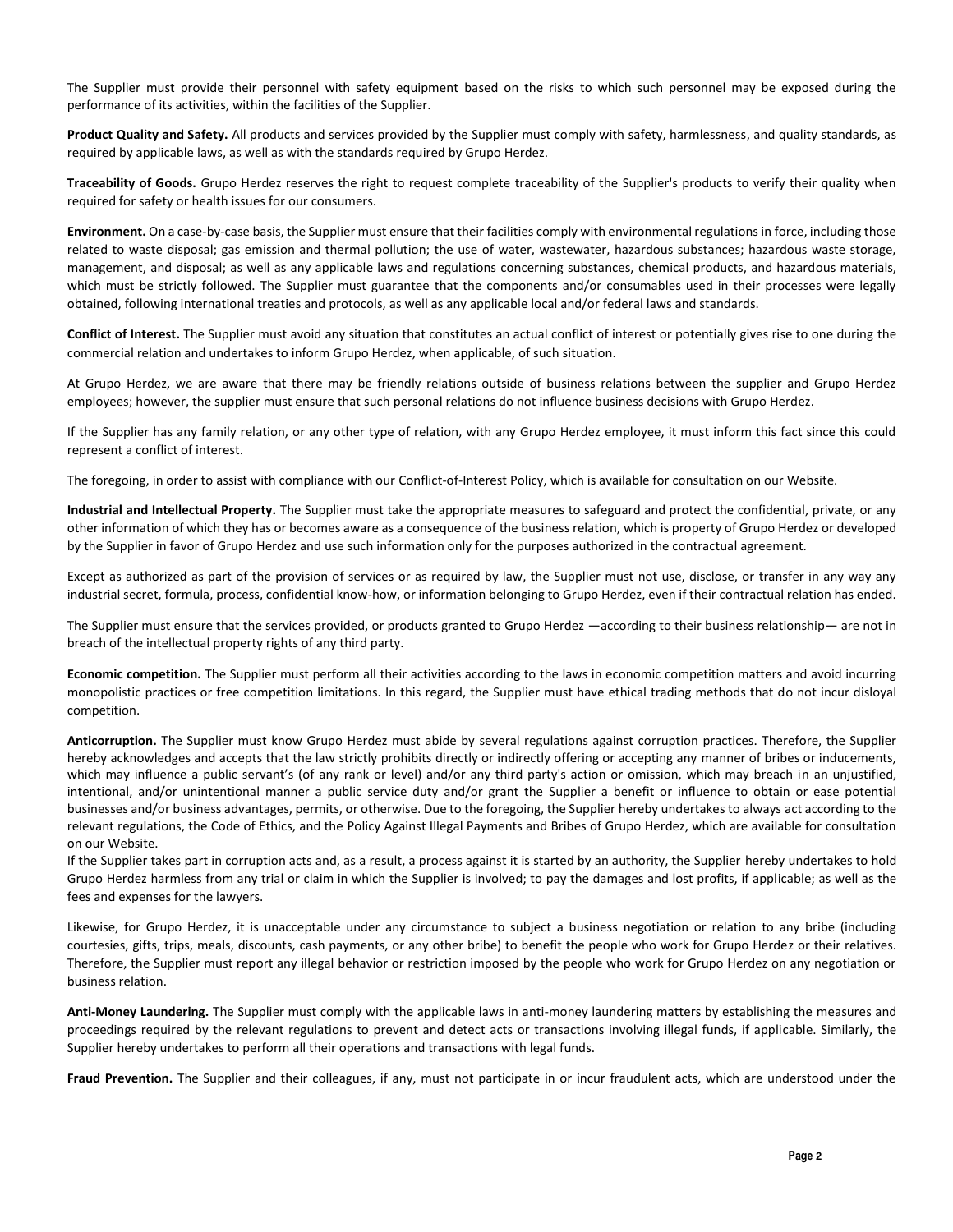criminal law as the deceit or use of the mistake made by one person in order to obtain improper profits or advantages. The Supplier is responsible for implementing measures to prevent and detect this kind of behavior and notice Grupo Herdez of any situation of this nature in which any of the Supplier colleagues are or may be involved in referring the business relation with Grupo Herdez.

The Supplier hereby undertakes to hold Grupo Herdez harmless from any trial or claim to be attempted against Grupo Herdez, as well as from any payment of resulted damages and lost profits, if applicable.

**Records and Accountability.** The Supplier hereby undertakes to keep accounting records according to the applicable national and/or international regulations.

**Personal Data Protection.** The Supplier hereby undertakes to comply with the current laws in personal data protection matters applicable for its operations.

Similarly, the Supplier hereby undertakes to handle the personal data from Grupo Herdez as established by the applicable legislation and the privacy notices of Grupo Herdez.

**Confidentiality.** The Supplier hereby undertakes to handle all information disclosed by Grupo Herdez in a written, oral, visual, electronic, or any other manner as confidential. Therefore, the Supplier and, if applicable, their officers, colleagues, and any third party that must know such information on account of the relation must not disclose the aforementioned information or transfer it in any manner to third parties without the prior written consent of Grupo Herdez.

The Supplier and, if applicable, their officers, colleagues, and any other third party may not communicate in public the business of Grupo Herdez or the goods or services provided to Grupo Herdez without its prior written authorization.

**Relation Conditions.** Transparency and objectivity during the purchase process. The end pursued by Grupo Herdez and its employees is transparency, objectivity, and truthfulness in purchase processes and requirements. Likewise, Grupo Herdez requires that its Suppliers establish procedures that promote transparency, objectivity, and truthfulness.

**Communication with Suppliers.** Listening to the Supplier allows us to become aware of the Supplier's concerns and doubts, which further allows us to have sustainable relationships based on mutual respect. This is essential to our negotiations, as this is how we will attain conditions that benefit us both.

Grupo Herdez has made available digital means and telephone numbers for you to pose any question, doubt, or concern.

**Consequences.** If a Supplier fails to abide by this document, the business relationship between such Supplier and Grupo Herdez will be terminated without Grupo Herdez being liable.

**Incident Reports.** Illegal and unethical behavior, as well as any breach of the Supplier Code of Conduct, may be anonymously and confidentially reported through any of the following means:

Toll-free telephone number: 800 CONFIANZA (800-266-342-692) Email: [confianza@herdez.com](mailto:confianza@herdez.com)

Establishing a business relation with Grupo Herdez depends on the acceptance of this Code. The Supplier hereby undertakes to abide by this Code. The standards of this Code do not substitute the provisions of any agreement or legal contract between the Supplier and Grupo Herdez, instead, they nourish such provisions.

**Supervision.** The Supplier accepts that, through the people that work for Grupo Herdez, Grupo Herdez may supervise, at any time, due compliance with this Code and with the provisions contained in any agreement executed by Grupo Herdez and the Supplier. For this reason, the Supplier hereby undertakes to provide all information and/or documentation related to such purpose; and to allow access, if applicable, to the properly-identified personnel of Grupo Herdez during business hours and days with prior notice in the latter case.

The Supplier will perform the necessary actions to ensure that the subcontractors participating in the provision of services also comply with the obligations contained in this section and Code.